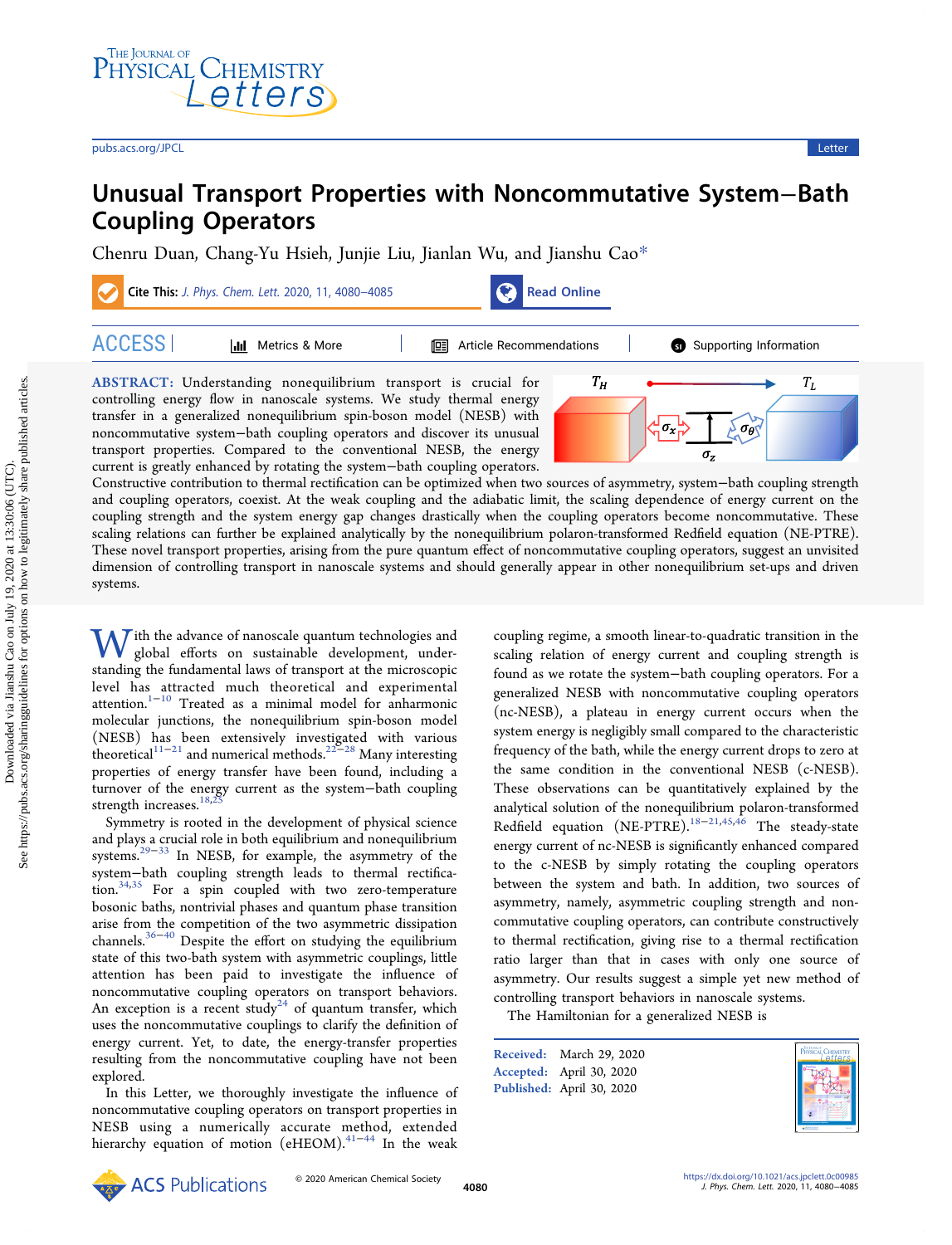<span id="page-1-0"></span>
$$
H = H_{S} + H_{B,1} + H_{B,2} + V_{1} \otimes B_{1} + V_{2} \otimes B_{2}
$$
  
=  $\Delta \sigma_{z} + \sum_{\nu = \{1,2\},j} \omega_{\nu,j} b_{\nu,j}^{\dagger} b_{\nu,j} + \sigma_{x} \sum_{j} g_{1,j} (b_{1,j}^{\dagger} + b_{1,j})$   
+  $\sigma_{\theta} \sum_{j} g_{2,j} (b_{2,j}^{\dagger} + b_{2,j})$  (1)

Here  $\sigma_i$  (i = x, y, z) denotes the Pauli matrices;  $\Delta$  is the half energy gap of the two-level system, and  $b^{\dagger}_{\nu, j} \left( b_{\nu, j} \right)$  is the creation (annihilation) operator of the j-th harmonic oscillator in the  $\nu$ th bosonic bath. We consider the effect of noncommutative coupling by introducing a parameter  $\theta$  for the coupling operator between the system and the second bath, i.e.,  $\sigma_{\theta}$  =  $\sigma_z$  cos  $\theta + \sigma_x \sin \theta$ , so that it can point at any direction on the x−z plane of a Bloch sphere. Because of the rotational symmetry of the model, we can restrict our study to  $0 \le \theta \le$  $\pi/2$  without loss of generality. Note that our Hamiltonian reduces to the c-NESB at  $\theta = \pi/2$ ; otherwise, it represents an nc-NESB.

The dissipative effect on the system can be characterized by a spectral density  $J_{\nu}(\omega) = 4\pi \sum_j g_{\nu,j}^2 \delta(\omega - \omega_{\nu,j})$  =  $\pi a_{\nu} \omega^s \omega_c^{1-s} f(\omega/\omega_c)$ , which is defined by the dimensionless system–bath coupling strength  $(\alpha_{\nu})$ ; the cutoff function of the environment  $(f(\omega/\omega_c))$ ; and the spectral exponent (s) that categorizes the bath into sub-Ohmic  $(s < 1)$ , Ohmic  $(s = 1)$ , or super-Ohmic  $(s > 1)$ . Throughout this Letter, we choose a super-Ohmic spectral exponent  $s = 3$  and a rational cutoff function  $f(\omega/\omega_c) = 1/(1 + (\omega/\omega_c)^2)^4$  for both high- and low-temperature baths and assume  $\alpha_1 = \alpha_2 = \alpha$  unless specified. The atomic unit  $\hbar = k_B = 1$  is used, and the bath cutoff frequency is treated as an energy unit ( $\omega_c = 1$ ). Further, the bath correlation function,  $C_v(t)$  =  $1/\pi \int_0^{\infty} J_{\nu}(\omega) \left[ \coth \frac{\beta_{\nu}^{\omega}}{2} \cos \omega t - i \sin \omega t \right] d\omega$ , with the inverse temperature  $\beta_{\nu} = 1/T_{\nu}$ , uniquely determines the bath properties and their influence on the system.

Because of its numerical accuracy in propagating the dynamics and its compatibility for energy current calculation, the HEOM has become a popular numerical method for simulating transport problems[.23](#page-4-0),[24](#page-4-0),[27,28](#page-4-0)[,41](#page-5-0) In this Letter we adopt the extended HEOM which can be applied to more general bosonic baths than the Debye-Lorentz form.<sup>[43](#page-5-0),[44](#page-5-0),[47,48](#page-5-0)</sup> In the extended HEOM, bath correlation functions and their time derivatives are decomposed by some finite basis sets {  $\phi_{\nu}$ , <sup>x</sup><sub>*j*</sub> (*t*) } where  $C_{\nu}^{X}(t) = \sum_{j} a_{\nu,j}^{X} \phi_{\nu,j}^{X}(t)$  $\int_{y,j}^X (t)$  and  $\frac{\partial}{\partial t} C_{\nu}^{X}(t) = \sum_{j,j'} a_{\nu,j}^{X} \eta_{\nu,j,j'}^{X} \phi_{\nu,j'}^{X}(t)$ ,j , X  $\int_{x,y}^{X}(t)$ . Here,  $X = R$  or I denotes the real or imaginary part of the bath correlation function,  $C_{\nu}(t)$ . Based on those closed function sets  $\{\phi_{\nu,j}^{\rm X}(t)\}$ , auxiliary fields,  $\vec{\sigma}(t)$ , can be constructed and their evolutions are expressed in a time-local form $42,49$ 

$$
\frac{\partial}{\partial t}\vec{\sigma}(t) = \vec{\mathcal{K}}\vec{\sigma}(t) \tag{2}
$$

where  $\vec{\mathcal{K}}$  is a tensor that can be derived from HEOM formalism. $^{42,49}$  $^{42,49}$  $^{42,49}$  The energy current from a bath perspective can be further expressed with the first-order auxiliary fields<sup>24,[27](#page-4-0),[49,50](#page-5-0)</sup>

$$
I_{\nu}(t) = -\sum_{j,j'} a_{\nu,j}^{R} \eta_{\nu,j,j'}^{R} \sigma_{1}^{\vec{n}_{\nu} = (j')} (t) - \sum_{j,j'} a_{\nu,j}^{I} \eta_{\nu,j,j'}^{I} \sigma_{1}^{\vec{m}_{\nu} = (j')} (t)
$$
\n(3)

where the steady-state energy current is obtained as  $t \to +\infty$ . Unlike some methods that are restricted by the system−bath coupling operators, eq 3 can be directly applied to calculate the steady-state energy current  $(I)$  for an nc-NESB. For the results presented in this work, we carefully examined our eHEOM calculations and confirmed their numerical convergence.

Figure 1a demonstrates the relationship between the steadystate energy current and the coupling strength for different nc-



Figure 1. Energy current  $(I)$  as a function of  $(a)$  coupling strength (α) at  $Δ = 0.05$  and (b) half energy gap ( $Δ$ ) at  $α = 0.01$  with different coupling operators for the second bath:  $\theta = 0$  (black and green),  $\theta =$ 0.25 $\pi$  (blue), and  $\theta = 0.5\pi$  (red). Squares are results from the eHEOM, and crosses are results obtained by the NE-PTRE. Other parameters are  $T_1 = 1$  and  $T_2 = 0.9$ . The results of eHEOM and NE-PTRE agree near perfectly at  $\theta = 0$ , resulting in the overlapping green and black curves. However, NE-PTRE cannot be applied to the regime of low or zero temperature.

NESB configurations  $(\theta)$ . In the weak coupling regime, the energy current of c-NESB ( $\theta = 0.5\pi$ ) is proportional to the coupling strength,  $I \sim \alpha$ , which agrees with the Redfield equation. Whereas for an nc-NESB, this scaling behavior is altered. At the extreme case when the two coupling operators are orthogonal  $(\theta = 0)$ , we observe  $I \sim \alpha^2$ . For  $0 < \theta < 0.5\pi$ , there is a smooth transition from  $I \sim \alpha^2$  to  $I \sim \alpha^{49}$  $I \sim \alpha^{49}$  $I \sim \alpha^{49}$  This continuous transition is implied by the energy current expression in the Heisenberg picture<sup>24</sup>

$$
I = \langle [\Delta \sigma_z, (\sigma_z \cos \theta + \sigma_x \sin \theta) \otimes \hat{B}_2] \rangle
$$
  
+ \langle [\sigma\_x \otimes \hat{B}\_1, (\sigma\_z \cos \theta + \sigma\_x \sin \theta) \otimes \hat{B}\_2] \rangle (4)

where  $\langle \cdots \rangle$  is the trace of the steady-state total density matrix over all degrees of freedom and  $\hat{B}_{\nu}$  denotes the bath operator in the Heisenberg picture. In the weak coupling limit, the first term in eq 4 gives linear dependence of I on  $\alpha$  but vanishes at  $\theta$ = 0, where the second term predicts  $I \sim a_1 a_2 \sim a^2$ . As shown in Figure 1a, despite the difference in the scaling relation at small  $\alpha$  when varying  $\theta$ , the energy currents all show a turnover behavior, which can be explained by the strong damping limit of the Fermi golden rule. $51$  Nevertheless, significant enhancement in the energy current can still be observed for nc-NESB  $(\theta \neq 0.5\pi)$  compared to that of c-NESB  $(\theta = 0.5\pi)$  except for a very weak coupling strength.

For different NESB configurations, the  $\Delta$  dependence on the energy current I is depicted in Figure 1b. For the c-NESB, I drops to zero as  $\Delta \rightarrow 0$ . For an nc-NESB, a plateau for the energy current appears when  $\Delta$  approaches zero. This phenomena can also be explained by eq 4 in which the first term depends explicitly on  $\Delta$  while the second term does not. Therefore, even though the first term becomes zero at  $\Delta \rightarrow 0$ , the second term, which accounts for the high-order system−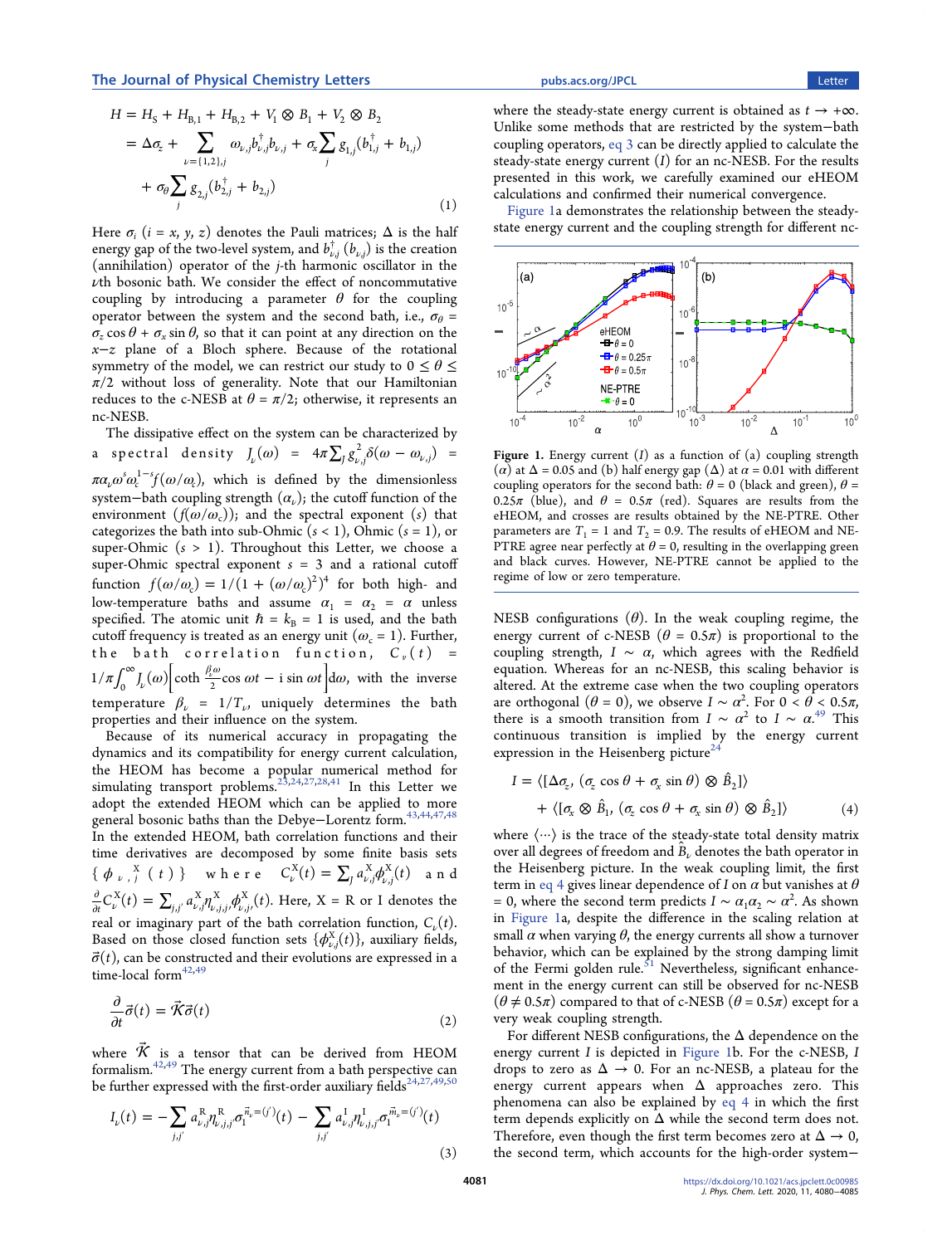# <span id="page-2-0"></span>The Journal of Physical Chemistry Letters **[pubs.acs.org/JPCL](pubs.acs.org/JPCL?ref=pdf)** Chemistry Letter and The Tetter

bath interaction in the presence of noncommutative coupling, can still contribute to energy transfer and lead to a nonzero energy current for nc-NESB. Physically, at  $\Delta = 0$ , the total Hamiltonian can simply be diagonalized for  $\theta = 0.5\pi$  by a full polaron transformation, which results in a block-diagonalized matrix, thus preventing any channels for energy transfer between two baths.<sup>[52](#page-5-0)</sup> However, this diagonalization cannot be performed when  $\theta \neq 0.5\pi$ , and those nondiagonal parts give rise to a nonzero energy current. Note that the Redfield equation cannot capture the second term in [eq 4,](#page-1-0) which is due to high-order system−bath interaction. Therefore, it requires other methods to evaluate higher-order interaction. So we introduce the nonequilibrium polaron-transformed Redfield equation (NE-PTRE) below.<sup>[18](#page-4-0)−[20](#page-4-0)</sup>

To develop a clear physical picture of polaron transformation, we consider a specific configuration,  $\theta = 0$ , i. e., the two system−bath coupling operators are orthogonal, so that the first term in [eq 4](#page-1-0) vanishes. With a full polaron transformation of the second bath and the introduction of the counting field  $(\chi)$  on the first bath,<sup>[53](#page-5-0)</sup> we obtain the transformed Hamiltonian  $H'$  as<sup>49</sup>

$$
H' = \Delta \sigma_z + \sum_{\nu,j} \omega_{\nu,j} b_{\nu,j}^{\dagger} b_{\nu,j} + (\sigma_x \cosh 2A_2 + i\sigma_y \sinh 2A_2)
$$

$$
\sum_j g_{1,j} \left[ b_{1,j}^{\dagger} \left[ \frac{\chi}{2} \right] + b_{1,j} \left[ \frac{\chi}{2} \right] \right)
$$
(5)

where  $A_2 = \sum_{j} g_{2,j} / \omega_{2,j} (b_{2,j}^{\dagger} - b_{2,j})$  and  $O[\chi] =$  $\exp \Bigl( \mathrm{i} \chi \sum_j \omega_{1,j} b_{1,j}^\dagger b_{1,j} \Bigr) O \ \exp \Bigl( - \mathrm{i} \chi \sum_j \omega_{1,j} b_{1,j}^\dagger b_{1,j} \Bigr).$  Following the standard procedure of the NE-PTRE<sup>[18](#page-4-0)−[20](#page-4-0)</sup> and a perturbation expansion on  $\alpha$ , the energy current can be obtained as<sup>[49](#page-5-0)</sup>

$$
I = -2 \int_0^{\infty} dt (C_1^R(t) \dot{Q}_2^I(t) + C_1^I(t) \dot{Q}_2^R(t)) \cos 2 \Delta t + 2 \xi (\Delta) \int_0^{\infty} dt (C_1^I(t) \dot{Q}_2^I(t) + C_1^R(t) \dot{Q}_2^R(t)) \sin 2 \Delta t
$$
\n(6)

where  $\xi(\Delta) = \int_0^\infty dt C_1^{\text{I}} \sin 2 \Delta t / \int_0^\infty dt C_1^{\text{R}} \cos 2 \Delta t$  is independent of  $\alpha$  and  $Q_2(t) = Q_2^{R}(t) + iQ_2^{I}(t)$  $2^{\text{I}}(t) =$  $2\int_0^{\infty} d\omega J_2(\omega) [n_2(\omega) \exp(i\omega t) + (n_2(\omega) + 1) \exp(-i\omega t)]/\omega^2$ . Here we have  $\dot{Q}_2^{\text{X}}(t) = dQ_2^{\text{X}}(t)/dt$  $\frac{X}{2}(t)/dt$  and the Bose–Einstein distribution function  $n_{\nu}(\omega) = 1/(\exp(\beta_{\nu}\omega) - 1)$ . On one hand, both  $C_1^X(t)$  and  $Q_2^X(t)$  are linearly dependent on the coupling strength  $\alpha$ , giving  $I \sim \alpha^2$  in [Figure 1a](#page-1-0). On the other hand, eq 6 clearly predicts a nonvanishing energy current  $I(\Delta = 0) = -2 \int_0^\infty dt (C_1^R(t) \dot{Q}_2^I(t) + C_1^I(t) \dot{Q}_2^R(t))$ 2 I 1 I  $\int_{2}^{R}(t)$ . In the adiabatic limit of  $\Delta \ll 1$ , we have  $I(\Delta \ll 1) - I(\Delta = 0) \sim$  $\Delta^2$ , which explains the plateau in [Figure 1b](#page-1-0). As shown in [Figure 1](#page-1-0), results obtained by eq 6 are in excellent agreement with those of the extended HEOM. The domain of application with only  $\Delta \ll 1$  was previously an issue in NE-PTRE but recently was resolved in the variational version. $21$  As a result, our energy current expression (eq 6) is not limited to small  $\Delta$  $\ll$  1 as it does not involve perturbative expansion of  $\Delta$ . However, because only the second bath is displaced in polaron transformation, NE-PTRE cannot be applied to the low- or zero-temperature regime.

Optimal thermal properties are always of great interest to the performance of molecular junctions, quantum heat engines, and heat pumps.<sup>[7](#page-4-0)</sup> In our model, energy current can be optimized with respect to  $\theta$ , given that other parameters  $(α, Δ,$  $T_1$ , and  $T_2$ ) are fixed. Figure 2 demonstrates various behaviors



Figure 2. Energy current as a function of the second operator direction  $\theta$ : (a)  $\alpha$  = 0.01 (black) and  $\alpha$  = 0.02 (blue); (b)  $\alpha$  = 1 (black) and  $\alpha = 4$  (blue). Black lines in both panels a and b are multiplied by a factor of 2 for a better view of the results. Other parameters are  $T_1 = 1$ ,  $T_2 = 0.9$ , and  $\Delta = 0.1$ .

of energy current as we rotate the second coupling operator from  $\sigma_z$  to  $\sigma_x$  direction at a fixed energy gap  $\Delta = 0.1$ . At a very weak coupling strength of  $\alpha = 0.01$ , the energy current grows monotonously as  $\theta$  increases from 0 to 0.5 $\pi$ .<sup>[24](#page-4-0)</sup> In contrast, for  $\alpha$  = 1, the energy current decreases monotonically with increasing θ. Nonmonotonous θ dependence emerges for  $\alpha$  = 0.02 and  $\alpha$  = 4, where the energy current is maximal at an intermediate configuration, i.e.,  $0 < \theta_{opt} < \pi/2$ .

To develop a better understanding of the optimal energytransfer behavior, we further study the relationship between the coupling strength and the optimal angle,  $\theta_{\text{opt}}$  at which the energy current reaches its maximum value  $I_{opt}$ . Results are shown in Figure 3a. For a finite  $\Delta$ , four distinct regimes can be



Figure 3. Coupling strength dependence of the (a) optimized angle and (b) optimized energy current for a series of  $\Delta$  at the scaling limit:  $\Delta$  = 0.1 (black solid line),  $\Delta$  = 0.05 (blue solid line),  $\Delta$  = 0.025 (red dashed line), and  $\Delta = 0$  (green dotted line). Temperatures for the two baths are  $T_1 = 1$  and  $T_2 = 0.9$ , respectively.

identified over the range of the coupling strength under investigation, which reflect the interplay of the two terms in the energy current expression ([eq 4\)](#page-1-0) for nc-NESB. (I) For a very weak system–bath coupling, the c-NESB ( $\theta = 0.5\pi$ ) gives the maximal energy current, because the linear term in [eq 4](#page-1-0) is dominant in comparison with the second-order term. (II) A transition of the optimal angle from  $\theta_{opt} = 0.5\pi$  to  $\theta_{opt} = 0$ follows with the increasing coupling strength, because of the non-negligible contribution from the second-order term in [eq](#page-1-0)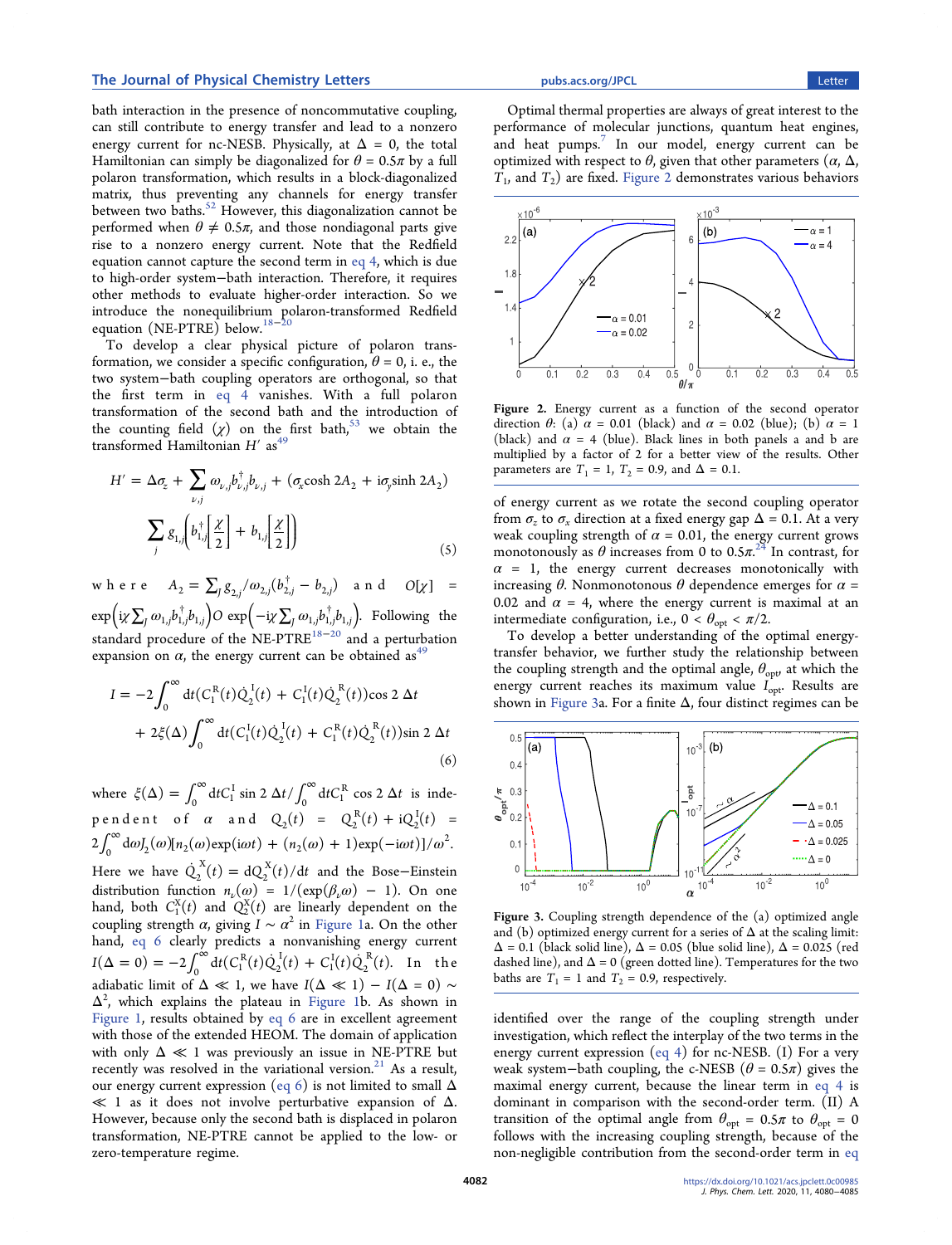<span id="page-3-0"></span>[4](#page-1-0). (III) The effect of second-order energy current is prominent within a certain range of  $\alpha$  where the optimal angle stays at  $\theta_{\text{opt}}$ = 0. (IV) The contributions of even higher-order transport processes gradually intervene and eventually become dominant at very strong coupling strength, so that  $0 < \theta_{opt} < 0.5\pi$  can be observed. These four regimes are also indicated in [Figure 3b](#page-2-0), which depicts the relationship between  $\alpha$  and  $I_{opt}$ :  $I_{opt} \sim \alpha$  at the very weak interaction (I) followed by a transition (II) to  $I_{\text{opt}} \sim \alpha^2$  (III) at the intermediate coupling strength. As the system-bath interaction keeps increasing, I<sub>opt</sub> deviates from the  $\alpha^2$  dependence and a turnover appears (IV). Although this turnover behavior is inevitable because of the inseparability between system and bath, the maximum energy current,  $I_{\text{max}} =$  $\max\{I_{\text{out}}(\alpha)\}\$ , can be greatly enhanced when considering an nc-NESB (see [Figure 1](#page-1-0)a). It is also interesting to note that  $I_{\text{opt}}$  and  $\theta_{\text{opt}}$  is insensitive to the value of  $\Delta$  except for very weak coupling strength (I), which is in sharp contrast to the case of  $c$ -NESB.<sup>[12](#page-4-0)</sup> This indicates a rather robust global energy current optimization  $I_{\text{max}}$  for  $\{\alpha, \Delta, \theta\}$  once the bath temperatures are given, which might find practical utility in molecular junction engineering.

As  $\Delta$  decreases, the transition between regime I and regime II occurs earlier and is sharper ([Figure 3](#page-2-0)b). This transition finally disappears, and there are only regime III and regime IV left for a system with zero energy gap, which can be explained by [eq 4](#page-1-0). At  $\Delta = 0$ , the contribution of the first term vanishes and only the second term survives, which is most pronounced when the two coupling operators commute with each other, i.e.,  $\theta$  = 0. It can be expected that more diverse energy current behaviors will occur if we do not constrain the second bath operator lying in the x−z plane of the Bloch sphere and allow the rotation of both coupling operators.

Thermal rectification, which arises from the asymmetry in the total Hamiltonian, offers rich possibilities to manipulate energy flow in nanoscale systems.<sup>34,[35](#page-4-0)[,54](#page-5-0)</sup> The extent of thermal rectification can be measured by the rectification ratio, which is the ratio of the two steady-state energy currents before and after the temperatures of two baths are exchanged. In the c-NESB, the thermal rectification is usually realized by the asymmetry in coupling strength. $^{13,34}$  $^{13,34}$  $^{13,34}$  $^{13,34}$  $^{13,34}$  Here we introduce a novel source of asymmetry, noncommutative coupling operators between the system and two baths. Figure 4 demonstrates the thermal rectification ratio for the c-NESB  $(\theta = 0.5\pi)$  and an nc-NESB with  $\theta = 0.125\pi$ . A nonvanishing rectification occurs for the nc-NESB even at  $\alpha_1 = \alpha_2$ , which is a



Figure 4. Thermal rectification for NESB with two different coupling operators:  $\theta = 0.5\pi$  (black) and  $\theta = 0.125\pi$  (blue). Rectification ratio is defined as the ratio between two values of energy current with the exchange of bath temperatures  $T_1$  and  $T_2$ . We fix  $\alpha_1 = 0.01$  and vary  $\alpha_2$  to obtain different ratios of  $\alpha_1/\alpha_2$ . Other parameters are  $T_1 = 10$ ,  $T_2 = 1$ , and  $\Delta = 0.5$ .

pure quantum effect due to the asymmetry in coupling operators. More interestingly, the rectification ratio at  $\theta =$  $0.125\pi$  is significantly larger than that of the c-NESB for the entire parameter space. This implies that two sources of asymmetry, coupling strength and coupling operators, can work constructively to achieve optimal rectification.

In conclusion, we study transport properties of a generalized NESB with noncommutative system−bath coupling operators and find unique behaviors that are different from those of the conventional NESB. Scaling behaviors of the energy current with respect to the coupling strength and the system energy gap are significantly altered when the two coupling operators do not commute, giving  $I \sim \alpha^2$  in the weak coupling limit and  $I(\Delta \to 0^+) \neq 0$  in the adiabatic limit, in sharp contrast to  $I \sim \alpha$ and  $I(\Delta \rightarrow 0^+) \rightarrow 0$  for the conventional NESB. These scaling relations can be explained analytically by the NE-PTRE. Optimization for the energy current is performed using the extended HEOM, and four different regimes are distinguished. Given the temperatures of two baths, a robust global optimal energy current can be obtained, independent of the system energy gap. The energy current can be significantly enhanced with proper manipulation of the system−bath coupling operators. The effect of asymmetry originating from both the asymmetrical coupling strength and noncommutative coupling operators can contribute constructively to thermal rectification, resulting in an enhanced rectification ratio. The enhancement of energy current and thermal rectification due to the noncommutative coupling offers new and potentially advanced techniques for energy flow control. We emphasize that these unusual transport properties reported in this work are caused solely by the quantum effect of commutation and can also be found in other nanoscale systems, including quantum heat engines and periodically driven systems.<sup>[51,55](#page-5-0)</sup> While the focus of this work is the novel steady-state transport behaviors, the noncommutative system−bath coupling also affects the dynamic behavior in nonequilibrium transport, which will be explored in future work.

# ■ ASSOCIATED CONTENT

# **6** Supporting Information

The Supporting Information is available free of charge at [https://pubs.acs.org/doi/10.1021/acs.jpclett.0c00985](https://pubs.acs.org/doi/10.1021/acs.jpclett.0c00985?goto=supporting-info).

Derivation of energy current expression by the extended hierarchy equation of motion; derivation of energy current expression by the nonequilibrium polarontransformed Redfield equation; demonstration of the smooth transition for the energy current linear-toquadratic scaling dependence on the coupling strength ([PDF](http://pubs.acs.org/doi/suppl/10.1021/acs.jpclett.0c00985/suppl_file/jz0c00985_si_001.pdf))

# ■ AUTHOR INFORMATION

# Corresponding Author

Jianshu Cao <sup>−</sup> Department of Chemistry, Massachusetts Institute of Technology, Cambridge, Massachusetts 02139, United States; Singapore-MIT Alliance for Research and Technology (SMART) Center, Singapore 138602;  $\bullet$  [orcid.org/0000-](http://orcid.org/0000-0001-7616-7809) [0001-7616-7809;](http://orcid.org/0000-0001-7616-7809) Email: [jianshu@mit.edu](mailto:jianshu@mit.edu)

# Authors

Chenru Duan <sup>−</sup> Department of Chemistry, Massachusetts Institute of Technology, Cambridge, Massachusetts 02139, United States; Singapore-MIT Alliance for Research and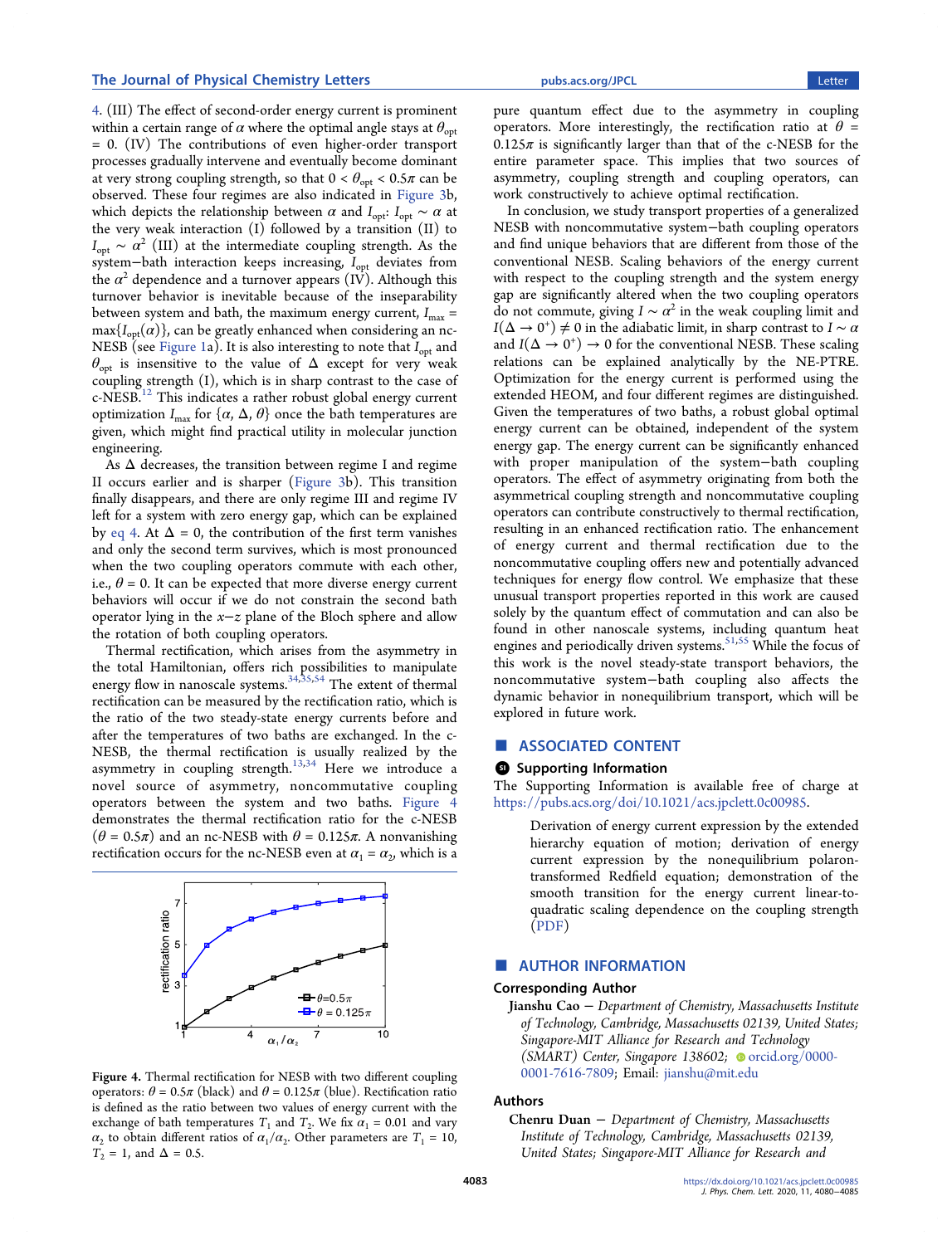# <span id="page-4-0"></span>The Journal of Physical Chemistry Letters **[pubs.acs.org/JPCL](pubs.acs.org/JPCL?ref=pdf)** 2008 and 2009 and 2009 and 2009 and 2009 and 2009 and 2009 and 2009 and 2009 and 2009 and 2009 and 2009 and 2009 and 2009 and 2009 and 2009 and 2009 and 2009 an

Technology (SMART) Center, Singapore 138602; Physics Department, Zhejiang University, Hangzhou, Zhejiang 310027, China; [orcid.org/0000-0003-2592-4237](http://orcid.org/0000-0003-2592-4237)

Chang-Yu Hsieh <sup>−</sup> Singapore-MIT Alliance for Research and Technology (SMART) Center, Singapore 138602

Junjie Liu <sup>−</sup> Singapore-MIT Alliance for Research and Technology (SMART) Center, Singapore 138602

Jianlan Wu <sup>−</sup> Physics Department, Zhejiang University, Hangzhou, Zhejiang 310027, China

Complete contact information is available at: [https://pubs.acs.org/10.1021/acs.jpclett.0c00985](https://pubs.acs.org/doi/10.1021/acs.jpclett.0c00985?ref=pdf)

# **Notes**

The authors declare no competing financial interest.

# ■ ACKNOWLEDGMENTS

C.D., J.L., and C.-Y.H. acknowledge support from the Singapore-MIT Alliance for Research and Technology (SMART). J.C. is supported by NSF (Grant No. CHE 1800301 and CHE 1836913) and SMART.

# ■ REFERENCES

(1) Ono, K.; Austing, D. G.; Tokura, Y.; Tarucha, S[. Current](https://dx.doi.org/10.1126/science.1070958) [Rectification by Pauli Exclusion in a Weakly Coupled Double](https://dx.doi.org/10.1126/science.1070958) [Quantum Dot System.](https://dx.doi.org/10.1126/science.1070958) Science 2002, 297, 1313−1317.

(2) Büttner, F.; Lemesh, I.; Schneider, M.; Pfau, B.; Günther, C. M.; Hessing, P.; Geilhufe, J.; Caretta, L.; Engel, D.; Krüger, B.; et al[. Field-](https://dx.doi.org/10.1038/nnano.2017.178)[Free Deterministic Ultrafast Creation of Magnetic Skyrmions by Spin-](https://dx.doi.org/10.1038/nnano.2017.178)[Orbit Torques.](https://dx.doi.org/10.1038/nnano.2017.178) Nat. Nanotechnol. 2017, 12, 1040−1044.

(3) Guardado-Sanchez, E.; Morningstar, A.; Spar, B. M.; Brown, P. T.; Huse, D. A.; Bakr, W. S. [Subdiffusion and Heat Transport in a](https://dx.doi.org/10.1103/PhysRevX.10.011042) [Tilted Two-Dimensional Fermi-Hubbard System.](https://dx.doi.org/10.1103/PhysRevX.10.011042) Phys. Rev. X 2020, 10, 011042.

(4) Fong, K. Y.; Li, H.-K.; Zhao, R.; Yang, S.; Wang, Y.; Zhang, X. [Phonon Heat Transfer across](https://dx.doi.org/10.1038/s41586-019-1800-4) a Vacuum through Quantum [Fluctuations.](https://dx.doi.org/10.1038/s41586-019-1800-4) Nature 2019, 576, 243−247.

(5) Ronzani, A.; Karimi, B.; Senior, J.; Chang, Y.-C.; Peltonen, J. T.; Chen, C.; Pekola, J. P[. Tunable Photonic Heat Transport in a](https://dx.doi.org/10.1038/s41567-018-0199-4) [Quantum Heat Valve.](https://dx.doi.org/10.1038/s41567-018-0199-4) Nat. Phys. 2018, 14, 991−995.

(6) Bermudez, A.; Bruderer, M.; Plenio, M. B. [Controlling and](https://dx.doi.org/10.1103/PhysRevLett.111.040601) [Measuring Quantum Transport of Heat in Trapped-Ion Crystals.](https://dx.doi.org/10.1103/PhysRevLett.111.040601) Phys. Rev. Lett. 2013, 111, 040601.

(7) Dubi, Y.; Di Ventra, M[. Colloquium: Heat Flow and](https://dx.doi.org/10.1103/RevModPhys.83.131) [Thermoelectricity in Atomic and Molecular Junctions.](https://dx.doi.org/10.1103/RevModPhys.83.131) Rev. Mod. Phys. 2011, 83, 131−155.

(8) Roßnagel, J.; Dawkins, S. T.; Tolazzi, K. N.; Abah, O.; Lutz, E.; Schmidt-Kaler, F.; Singer, K. [A Single-Atom Heat Engine.](https://dx.doi.org/10.1126/science.aad6320) Science 2016, 352, 325−329.

(9) Pandey, H. D.; Leitner, D. M. [Thermalization and Thermal](https://dx.doi.org/10.1021/acs.jpclett.6b02539) [Transport in Molecules.](https://dx.doi.org/10.1021/acs.jpclett.6b02539) J. Phys. Chem. Lett. 2016, 7, 5062−5067.

(10) Talkner, P.; Hanggi, P. Colloquium: Statistical Mechanics and Thermodynamics at Strong Coupling: Quantum and Classical. arXiv, 2019, 1911.11660. <http://arxiv.org/abs/1911.11660> (accessed 2020-  $04-21$ ).

(11) Nicolin, L.; Segal, D. [Quantum Fluctuation Theorem for Heat](https://dx.doi.org/10.1103/PhysRevB.84.161414) [Exchange in the Strong Coupling Regime.](https://dx.doi.org/10.1103/PhysRevB.84.161414) Phys. Rev. B: Condens. Matter Mater. Phys. 2011, 84, 161414.

(12) Boudjada, N.; Segal, D[. From Dissipative Dynamics to Studies](https://dx.doi.org/10.1021/jp5091685) [of Heat Transfer at the Nanoscale: Analysis of the Spin-Boson Model.](https://dx.doi.org/10.1021/jp5091685) J. Phys. Chem. A 2014, 118, 11323−11336.

(13) Agarwalla, B. K.; Segal, D. [Energy Current and its Statistics in](https://dx.doi.org/10.1088/1367-2630/aa6657) [the Nonequilibrium Spin-Boson Model: Majorana Fermion Repre](https://dx.doi.org/10.1088/1367-2630/aa6657)[sentation.](https://dx.doi.org/10.1088/1367-2630/aa6657) New J. Phys. 2017, 19, 043030.

(14) Ruokola, T.; Ojanen, T[. Thermal Conductance in a Spin-Boson](https://dx.doi.org/10.1103/PhysRevB.83.045417) [Model: Cotunneling and Low-Temperature Properties.](https://dx.doi.org/10.1103/PhysRevB.83.045417) Phys. Rev. B: Condens. Matter Mater. Phys. 2011, 83, 045417.

(15) Thingna, J.; Zhou, H.; Wang, J.-S[. Improved Dyson Series](https://dx.doi.org/10.1063/1.4901274) [Expansion for Steady-State Quantum Transport beyond the Weak](https://dx.doi.org/10.1063/1.4901274) [Coupling Limit: Divergences and Resolution.](https://dx.doi.org/10.1063/1.4901274) J. Chem. Phys. 2014, 141, 194101.

(16) Liu, J.; Xu, H.; Li, B.; Wu, C. [Energy Transfer in the](https://dx.doi.org/10.1103/PhysRevE.96.012135) [Nonequilibrium Spin-Boson Model: From Weak to Strong Coupling.](https://dx.doi.org/10.1103/PhysRevE.96.012135) Phys. Rev. E: Stat. Phys., Plasmas, Fluids, Relat. Interdiscip. Top. 2017, 96, 012135.

(17) Esposito, M.; Ochoa, M. A.; Galperin, M. [Quantum](https://dx.doi.org/10.1103/PhysRevLett.114.080602) [Thermodynamics: A Nonequilibrium Green](https://dx.doi.org/10.1103/PhysRevLett.114.080602)'s Function Approach. Phys. Rev. Lett. 2015, 114, 080602.

(18) Wang, C.; Ren, J.; Cao, J. [Nonequilibrium Energy Transfer at](https://dx.doi.org/10.1038/srep11787) [Nanoscale: A Unified Theory from Weak to Strong Coupling.](https://dx.doi.org/10.1038/srep11787) Sci. Rep. 2015, 5, 11787.

(19) Xu, D.; Wang, C.; Zhao, Y.; Cao, J[. Polaron Effects on the](https://dx.doi.org/10.1088/1367-2630/18/2/023003) [Performance of Light-Harvesting Systems: A Quantum Heat Engine](https://dx.doi.org/10.1088/1367-2630/18/2/023003) [Perspective.](https://dx.doi.org/10.1088/1367-2630/18/2/023003) New J. Phys. 2016, 18, 023003.

(20) Wang, C.; Ren, J.; Cao, J. [Unifying Quantum Heat Transfer in a](https://dx.doi.org/10.1103/PhysRevA.95.023610) [Nonequilibrium Spin-Boson Model with Full Counting Statistics.](https://dx.doi.org/10.1103/PhysRevA.95.023610) Phys. Rev. A: At., Mol., Opt. Phys. 2017, 95, 023610.

(21) Hsieh, C.-Y.; Liu, J.; Duan, C.; Cao, J. [A Nonequilibrium](https://dx.doi.org/10.1021/acs.jpcc.9b05607) [Variational Polaron Theory to Study Quantum Heat Transport.](https://dx.doi.org/10.1021/acs.jpcc.9b05607) J. Phys. Chem. C 2019, 123, 17196−17204.

(22) Saito, K.; Kato, T[. Kondo Signature in Heat Transfer via a](https://dx.doi.org/10.1103/PhysRevLett.111.214301) [Local Two-State System.](https://dx.doi.org/10.1103/PhysRevLett.111.214301) Phys. Rev. Lett. 2013, 111, 214301.

(23) Kato, A.; Tanimura, Y. [Quantum Heat Transport of a Two-](https://dx.doi.org/10.1063/1.4928192)[Qubit System: Interplay between System-Bath Coherence and Qubit-](https://dx.doi.org/10.1063/1.4928192)[Qubit Coherence.](https://dx.doi.org/10.1063/1.4928192) J. Chem. Phys. 2015, 143, 064107.

(24) Kato, A.; Tanimura, Y[. Quantum Heat Current under Non-](https://dx.doi.org/10.1063/1.4971370)[Perturbative and Non-Markovian Conditions: Applications to Heat](https://dx.doi.org/10.1063/1.4971370) [Machines.](https://dx.doi.org/10.1063/1.4971370) J. Chem. Phys. 2016, 145, 224105.

(25) Velizhanin, K. A.; Wang, H.; Thoss, M. [Heat Transport through](https://dx.doi.org/10.1016/j.cplett.2008.05.065) [Model Molecular Junctions: A Multilayer Multiconfiguration Time-](https://dx.doi.org/10.1016/j.cplett.2008.05.065)[Dependent Hartree Approach.](https://dx.doi.org/10.1016/j.cplett.2008.05.065) Chem. Phys. Lett. 2008, 460, 325−330.

(26) Xu, D.; Cao, J. [Non-Canonical Distribution and Non-](https://dx.doi.org/10.1007/s11467-016-0540-2)[Equilibrium Transport beyond Weak System-Bath Coupling Regime:](https://dx.doi.org/10.1007/s11467-016-0540-2)

[A Polaron Transformation Approach.](https://dx.doi.org/10.1007/s11467-016-0540-2) Front. Phys. 2016, 11, 110308. (27) Cerrillo, J.; Buser, M.; Brandes, T. [Nonequilibrium Quantum](https://dx.doi.org/10.1103/PhysRevB.94.214308)

[Transport Coefficients and Transient Dynamics of Full Counting](https://dx.doi.org/10.1103/PhysRevB.94.214308) [Statistics in the Strong-Coupling and Non-Markovian Regimes.](https://dx.doi.org/10.1103/PhysRevB.94.214308) Phys. Rev. B: Condens. Matter Mater. Phys. 2016, 94, 214308.

(28) Song, L.; Shi, Q[. Hierarchical Equations of Motion Method](https://dx.doi.org/10.1103/PhysRevB.95.064308) [Applied to Nonequilibrium Heat Transport in Model Molecular](https://dx.doi.org/10.1103/PhysRevB.95.064308) [Junctions: Transient Heat Current and High-Order Moments of the](https://dx.doi.org/10.1103/PhysRevB.95.064308) [Current Operator.](https://dx.doi.org/10.1103/PhysRevB.95.064308) Phys. Rev. B: Condens. Matter Mater. Phys. 2017, 95, 064308.

(29) Gross, D. J[. The Role of Symmetry in Fundamental Physics.](https://dx.doi.org/10.1073/pnas.93.25.14256) Proc. Natl. Acad. Sci. U. S. A. 1996, 93, 14256−14259.

(30) Denisov, S.; Flach, S.; Hanggi, P. [Tunable Transport with](https://dx.doi.org/10.1016/j.physrep.2014.01.003) Broken Space−[Time Symmetries.](https://dx.doi.org/10.1016/j.physrep.2014.01.003) Phys. Rep. 2014, 538, 77−120.

(31) Walschaers, M.; Diaz, J. F.-d.-C.; Mulet, R.; Buchleitner, A. [Optimally Designed Quantum Transport across Disordered Net](https://dx.doi.org/10.1103/PhysRevLett.111.180601)[works.](https://dx.doi.org/10.1103/PhysRevLett.111.180601) Phys. Rev. Lett. 2013, 111, 180601.

(32) Thingna, J.; Manzano, D.; Cao, J. [Dynamical Signatures of](https://dx.doi.org/10.1038/srep28027) [Molecular Symmetries in Nonequilibrium Quantum Transport.](https://dx.doi.org/10.1038/srep28027) Sci. Rep. 2016, 6, 28027.

(33) Lehmann, J.; Kohler, S.; Hanggi, P.; Nitzan, A. [Molecular Wires](https://dx.doi.org/10.1103/PhysRevLett.88.228305) ̈ [Acting as Coherent Quantum Ratchets.](https://dx.doi.org/10.1103/PhysRevLett.88.228305) Phys. Rev. Lett. 2002, 88, 228305.

(34) Segal, D.; Nitzan, A[. Spin-Boson Thermal Rectifier.](https://dx.doi.org/10.1103/PhysRevLett.94.034301) Phys. Rev. Lett. 2005, 94, 034301.

(35) Li, N.; Ren, J.; Wang, L.; Zhang, G.; Hänggi, P.; Li, B. [Colloquium: Phononics: Manipulating Heat Flow with Electronic](https://dx.doi.org/10.1103/RevModPhys.84.1045) [Analogs and beyond.](https://dx.doi.org/10.1103/RevModPhys.84.1045) Rev. Mod. Phys. 2012, 84, 1045−1066.

(36) Kohler, H.; Hackl, A.; Kehrein, S. [Nonequilibrium Dynamics of](https://dx.doi.org/10.1103/PhysRevB.88.205122) [a System with Quantum Frustration.](https://dx.doi.org/10.1103/PhysRevB.88.205122) Phys. Rev. B: Condens. Matter Mater. Phys. 2013, 88, 205122.